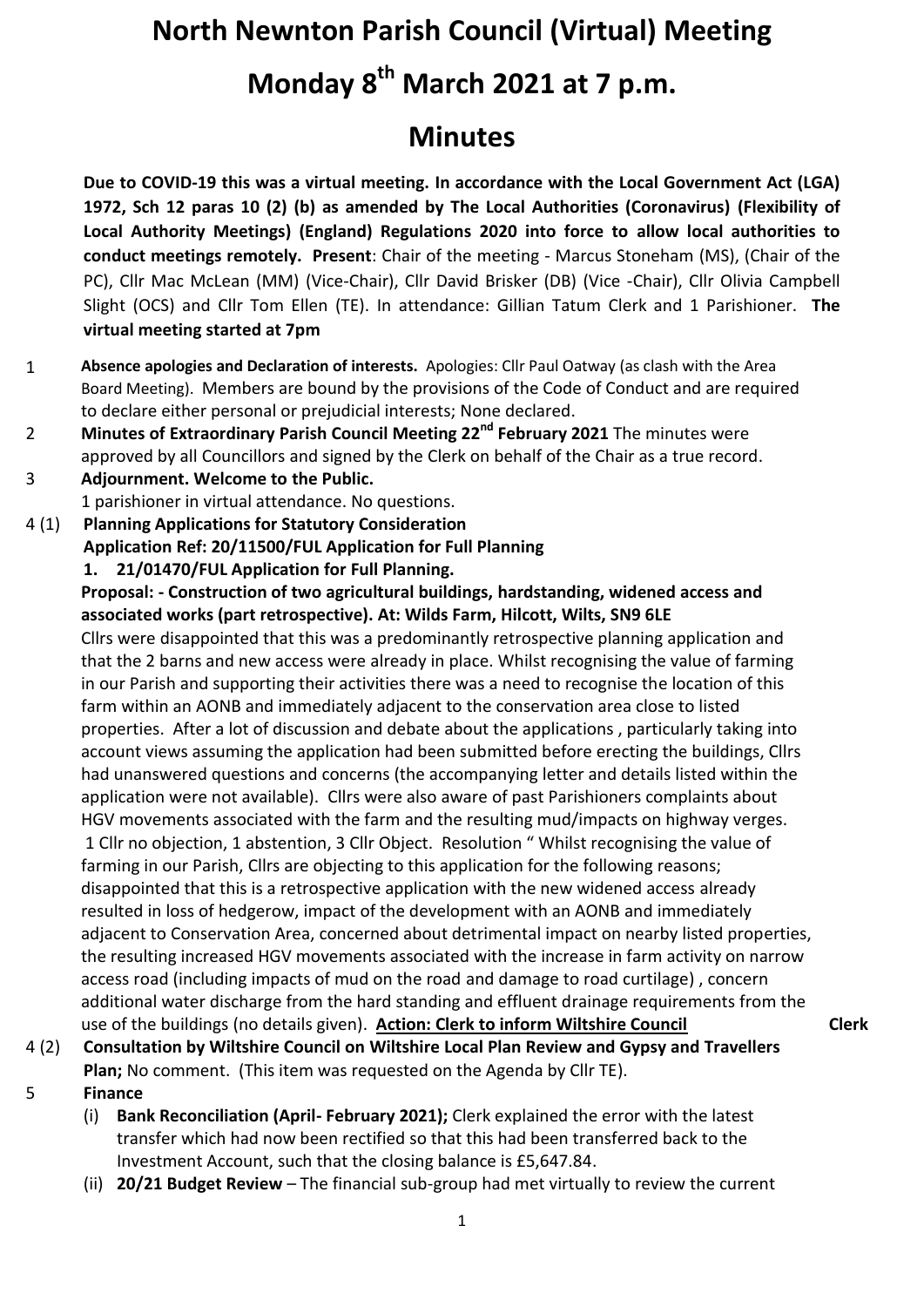budget as nearing year end, at present 82% spent, expecting Clerk pay and minor bills for last few weeks, projecting approx.. £5,000 to carry forward for 21/22.

- (iii) **Proposal to change Clerk hours per week to 7hrs.** Chair outlined the proposal Clerk had submitted to financial sub-group showing that with overtime actually undertaken last year this would regularise the hours of working already being undertaken and would result in a budget increase of £287. All agreed to commence April 2021. Clerk to amend budget for 21/22 and contract of working.
- **(iv) The following cheques were ratified by the Council; Ch. No. 708 Westwood Associates £30 software, Ch. No 709 Village Hall £1224, Ch. No 710 £4.56 Clerk Expenses, Ch. No 711 £88.80 defibrillator Batteries, Ch. No. 712 £2681.70 transfer to Investment Account, Ch. No. 713 £311.88 Clerk overtime (whole yr. cumulative).**
- **(v) Budget 21/22; again reviewed by finance group –** with the review of the budget the finances carried forward had been reduced to around £5,000. Adjustment to increase the Clerk pay allocation following decision (iv). Clerk to distribute new budget which will also be finally adjusted following year end. **Action: Clerk to update and distribute**
- **(vi) S106;** Cllr MM outlined update from Cllr PO that he is working with Nick Clark Wiltshire Planning Officer who has requested further information about the pavement project at NN subject for the transfer for the Deed of Variation. Cllr PO is dealing with this information assisted by Cllr MM. **Action: To review the progress at the next PC meeting to decide what action, if any, required to speed up this process. Clerk to diary Clerk**

#### 6 **Correspondence**

- **1. CPRE and Best Village Competition Invitation;** Clerk outlined invitation to take part, application deadline 26<sup>th</sup> April. NN Parish has not entered before, however recognised difficulties due to COVID and resources. It was decided to consult with Parishioners to see if they want to take part, if so, as a whole Parish or individual settlements as a first try. **Action: Clerk to put invitation in Messenger, Website, notice Boards, any social media contacts to gauge reaction. Clerk**
- **2. 21st March Census 2021 –** Another reminder for ALL PARISHIONERS to take complete the national census undertaken every 4 years. Information on our website **<https://nnpc.org.uk/2021/01/15/national-census-coming/>**
- **3. PCC –** update from Liaison Councillor TE who had met on site socially distanced with a reps from St. James Church; the Church is assessed every 5yrs by an Architect, it's in good condition, no apparent damp, inside 90m2 capacity of around 130 with moveable pews @ 100 capacity. Church are looking at lifting floor boards and installing underfloor heating, creating a kitchenette nr the West door (moving font), supplying water from a hydrant adjacent to the car park for the kitchen and installing an external toilet hidden behind the church on the North wall near the West entrance. A new path would also be created from the car park to this access. Car parking could be increase to 16/18 with some remedial work. At this stage, all plans/options are subject to Diocesan approvals/changes. The Church would like to make its facility available to the Parish including the Parish Council for meetings and as their plans mature welcome comments and support. Moving pews will also provide a large space. The plans were welcomed by Cllrs who hoped to host next physical meeting there (when COVID rules allow) and asked Cllr TE to continue to liaise with the PCC**.**

### 7. **COVID-19**

- **1. No changes on volunteer requirements**
- **2. Clerk reiterated that as the legislation stands Virtual Parish Council meetings can no longer take place from 6th May 2021.** A possible venue is St. James Church, however national restrictions do not allow meetings inside until  $17<sup>th</sup>$  May onwards (must be COVID-19 compliant venue with 50% use of capacity only). We will know if any changes to Councillors on  $9<sup>th</sup>$  April and can therefore make the decision then whether we can squeeze in a last virtual meeting in early May. **Action: Clerk to review 9th April and inform if any change to legislation in the meantime.**

**Clerk**

**Cllr TE**

**Clerk**